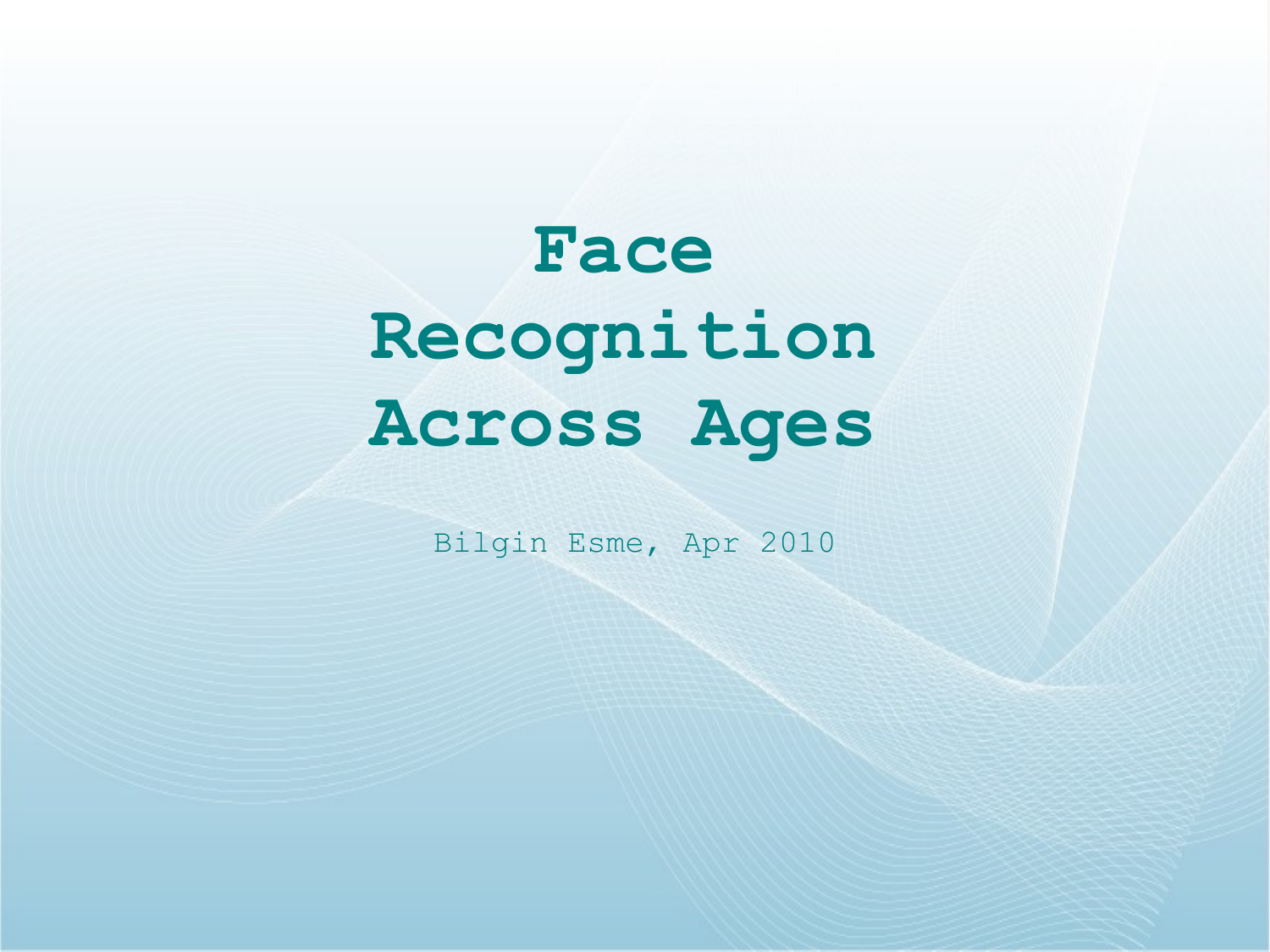# **Face recognition across ages**

#### **Face recognition**

#### **Age related concerns In face recognition**

#### **Face recognition across ages**

#### **Non-generative approaches**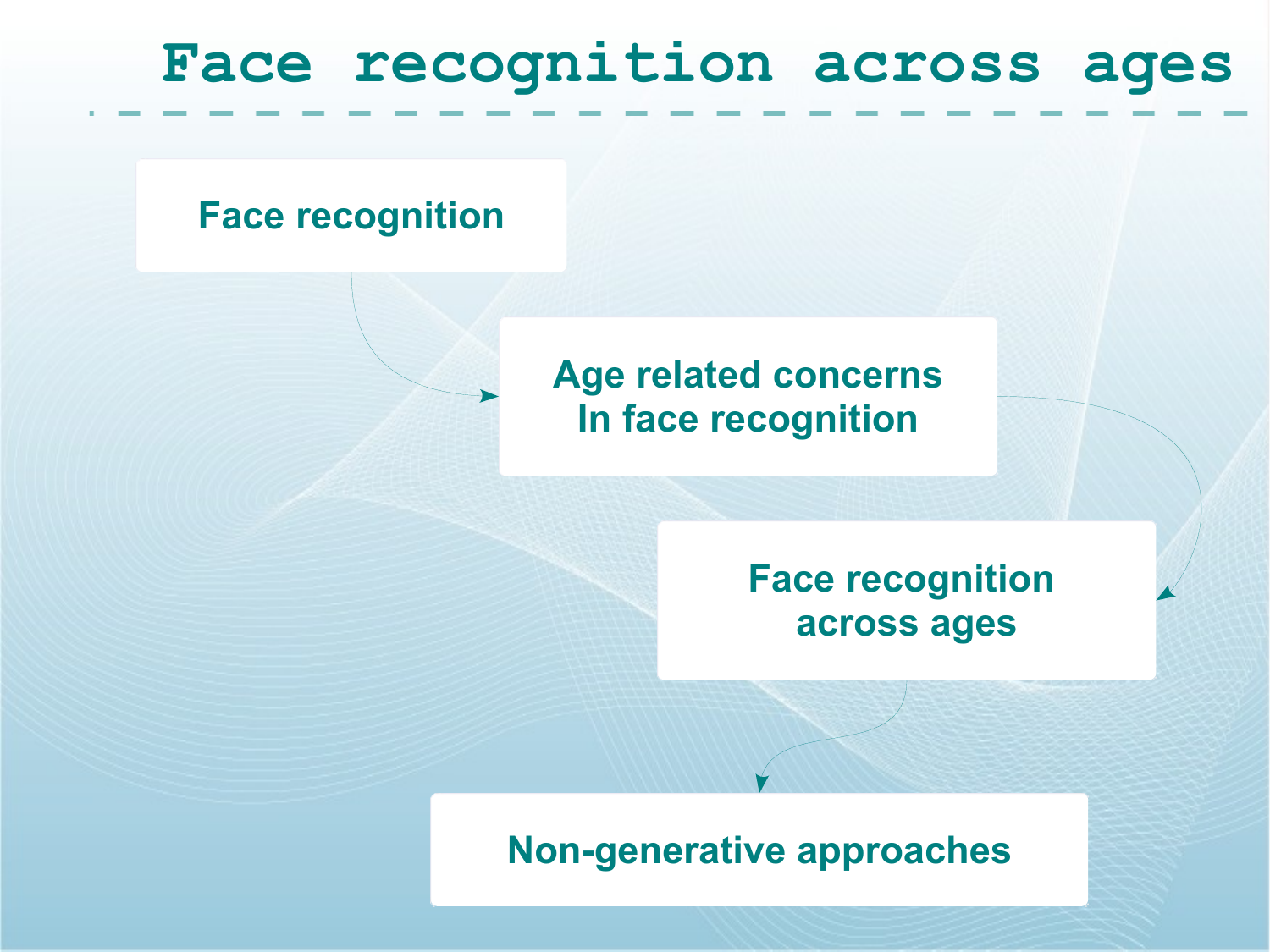### **Why non-generative approach?**

**• Generative approaches yield interesting contributions to various problems but have some serious problems in this specific problem**

**• People age very differently, so an aging simulation may estimate totally different future face, it's the nature of human growth.**

**• Some very abrupt changes seriously change the aging process. Such as sudden weight gain, depression, drug use etc.**

**• Generative approaches require an estimation of the 'target age', which we may have no idea at all.**

**• So bypassing the age simulation and trying to find some static facial patterns, that do not change across time is worth contemplating.**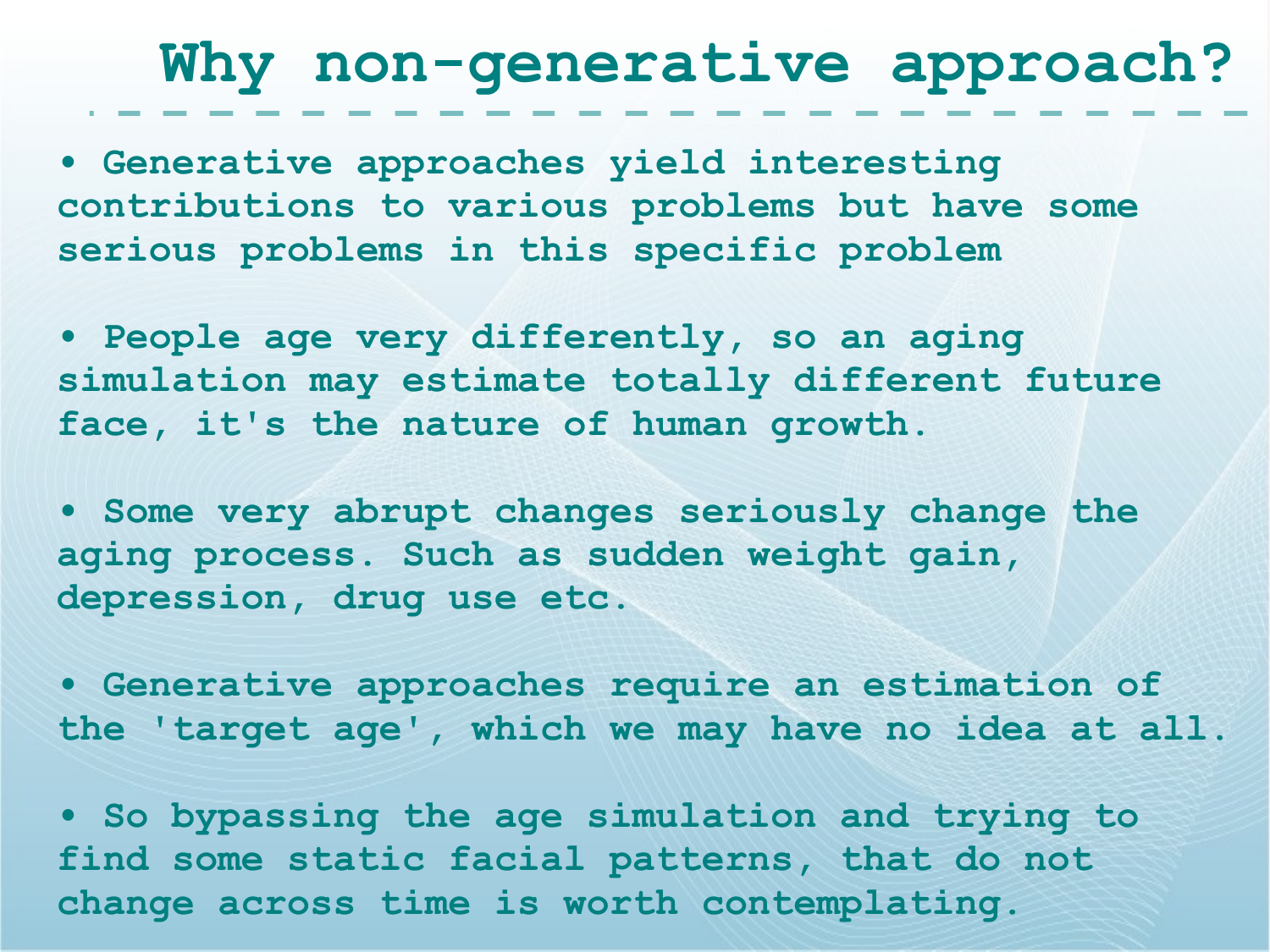#### **The Core Idea**

**• Obviously, the features do not drift independently** 

**• Feature drift pattern on facial area has some distinct characteristics that doesn't change while aging**

**• Depending on the underlying shape and muscle structure of the individual, there's some coherency among these drifts**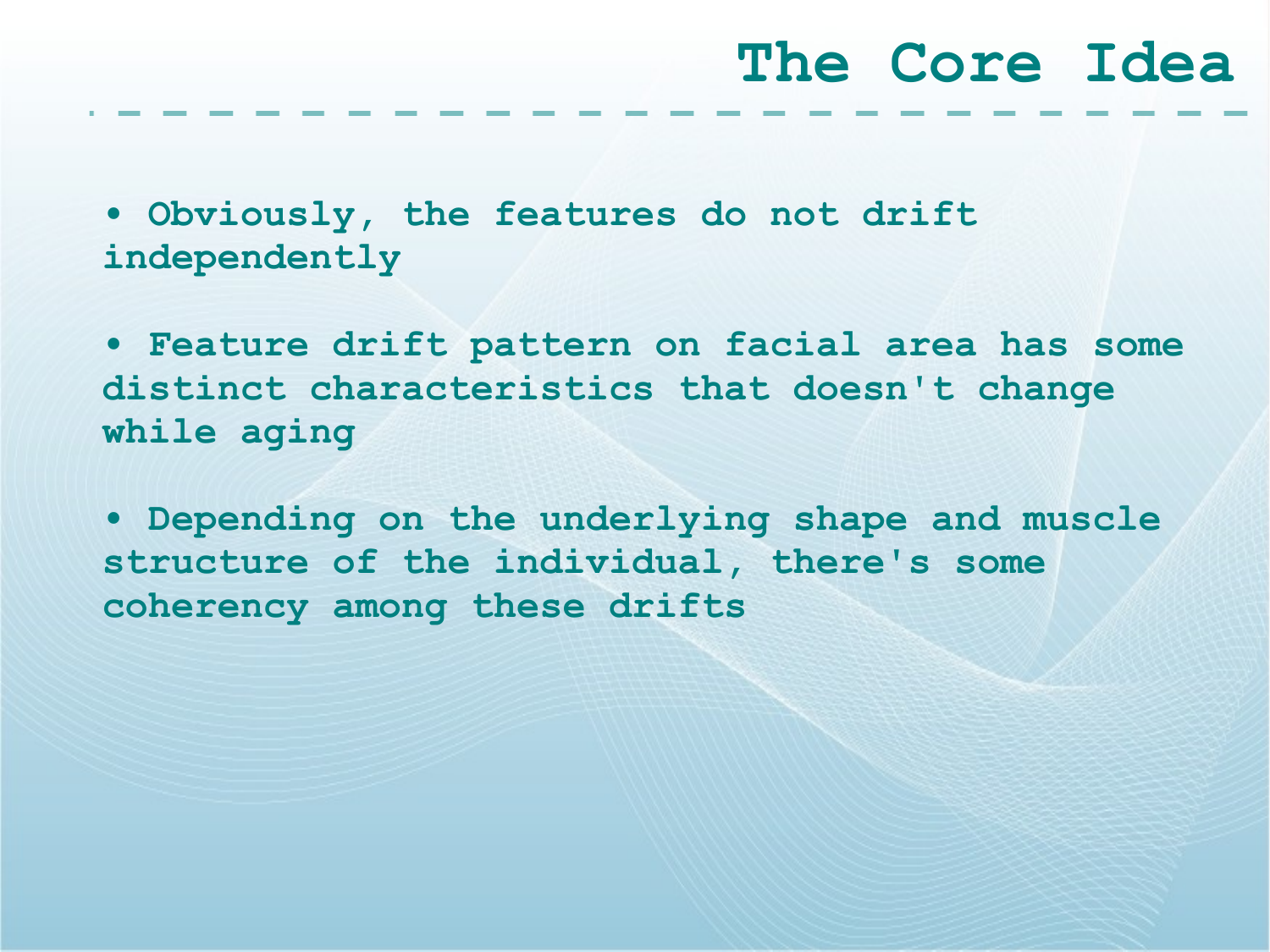#### **Following Biswas et.al.**

**BS.Biswas, G.Aggarwal, N.Ramanathan, R.Chellappa,** 

**'A Non-generative approach for face recognition across aging',** *2008*

**• This is not a new idea**

**• The coherency of feature drifts are used in many researches including:**

**B.Li & R.Chellappa, 'Face verification through tracking facial features',** *Journal of the Optical Soc. Of America, 2001*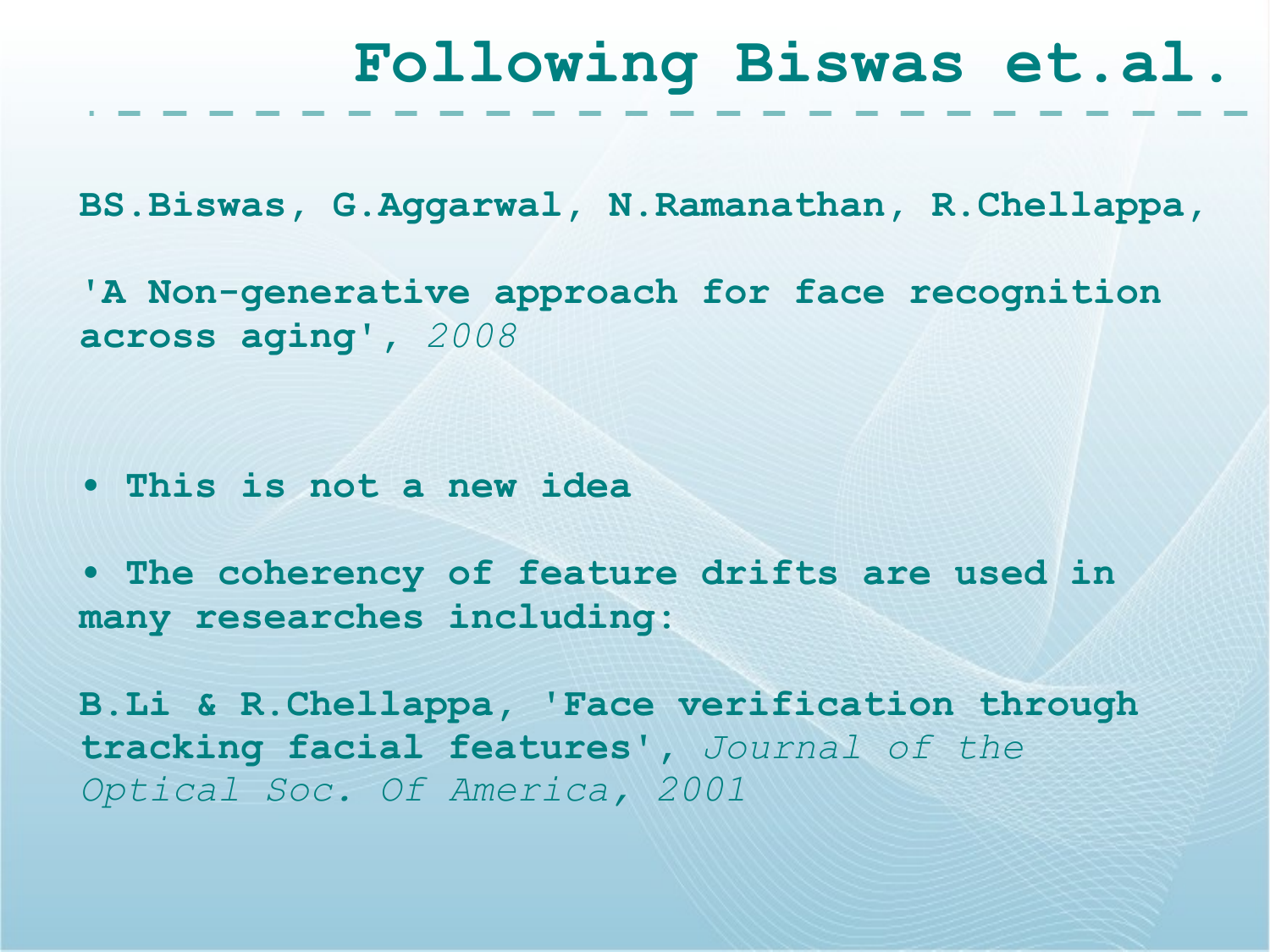### **Coherency of Feature Drifts**

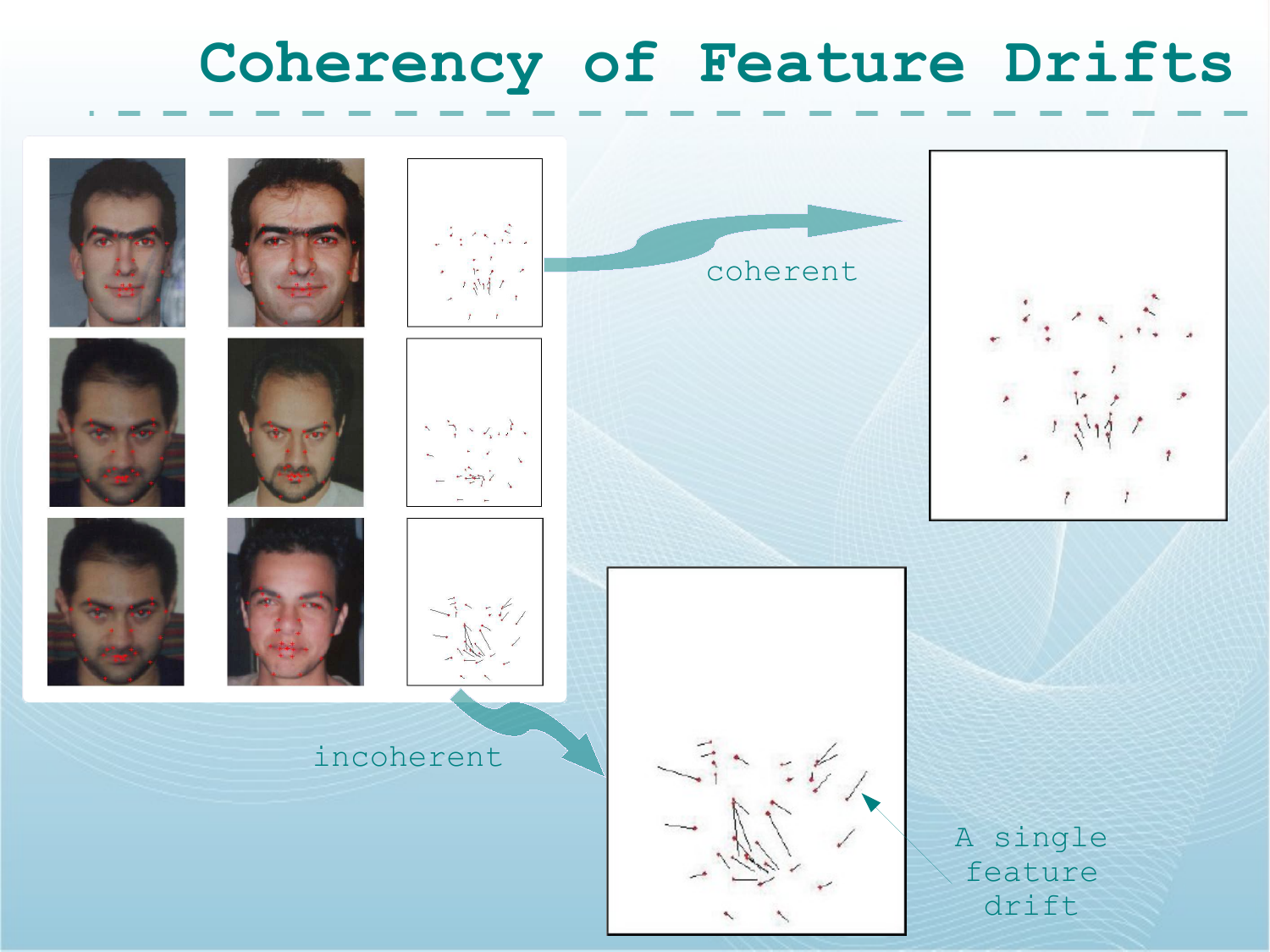### **Model for calculating FDs**

**• The model is adopted from the theory of electrostatics.**

The potential energy between two charges  $q_i$  and  $q_i$ , separated by a distance  $r_{ij}$  is given by:

$$
U_E = k_e \frac{q_i q_j}{r_{ij}}
$$



 $k_e$  is the Coulomb constant.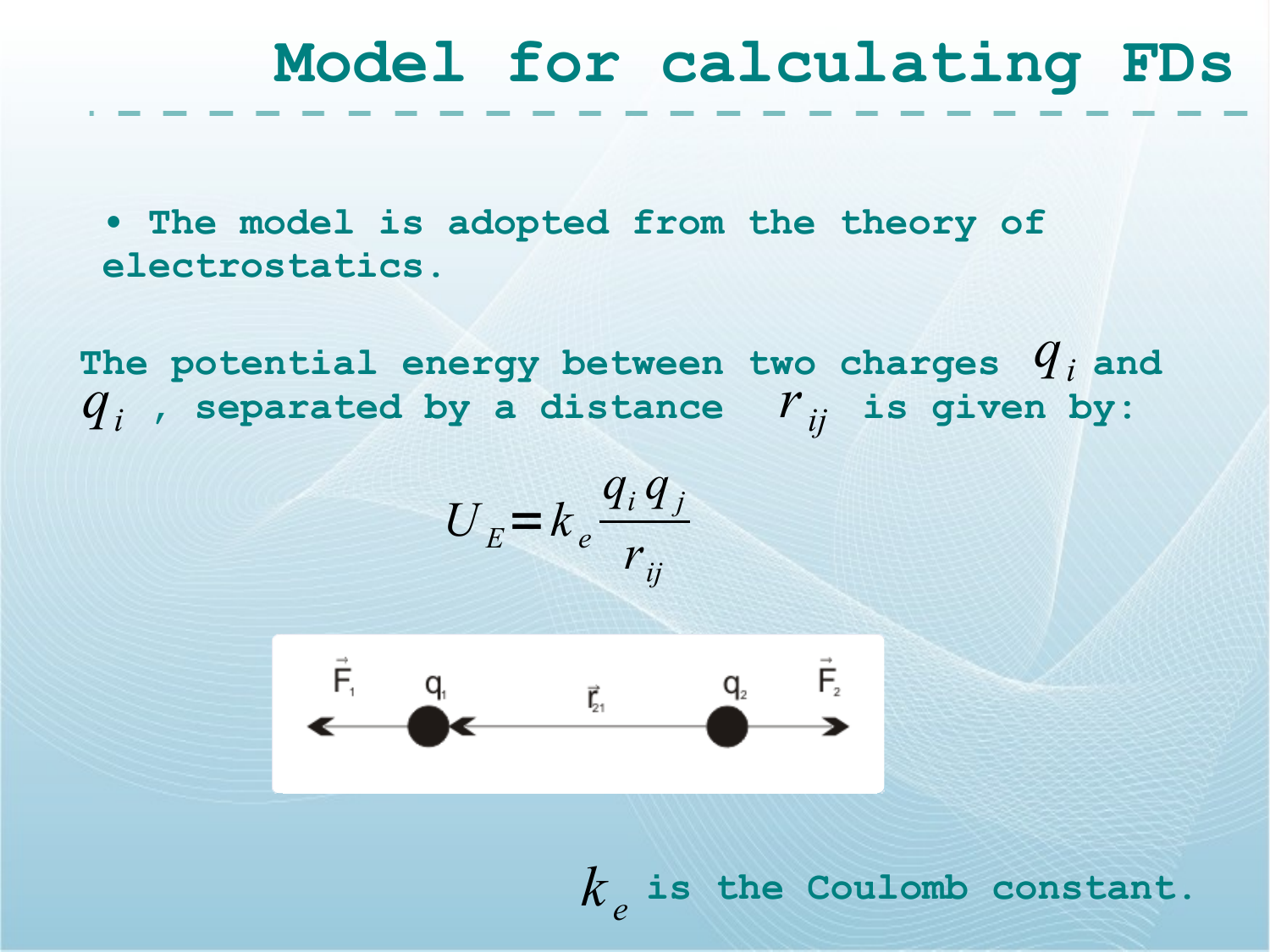# **Model for calculating FDs**

**• The combined potential energy is calculated by using the superposition property of electrostatic charges.**

$$
U_E = k_e \left( \frac{q_1 q_2}{r_{12}} + \frac{q_1 q_3}{r_{13}} + \frac{q_2 q_3}{r_{23}} + \dots \right)
$$

**• The more stable system means the minimum combined potential energy.**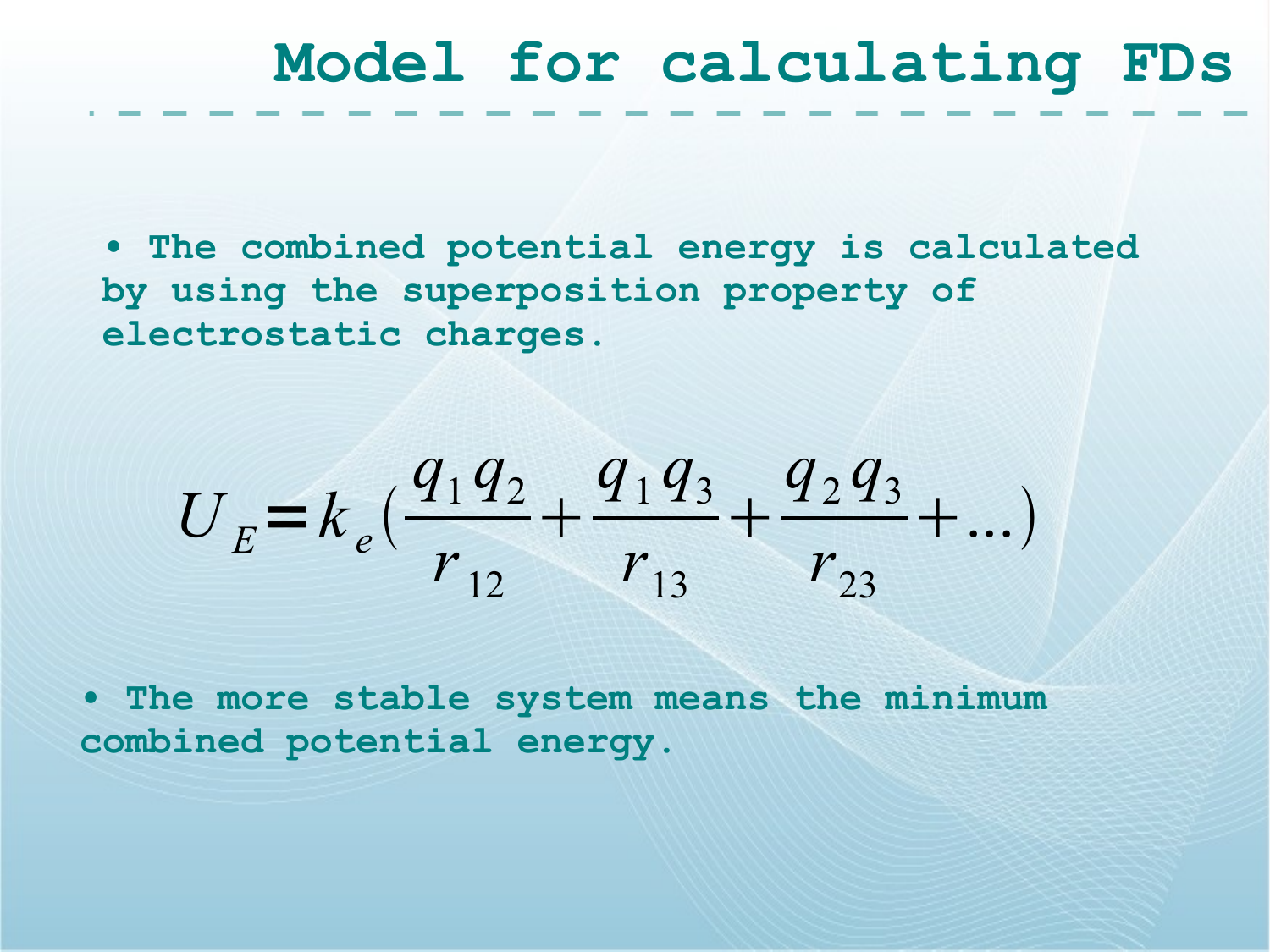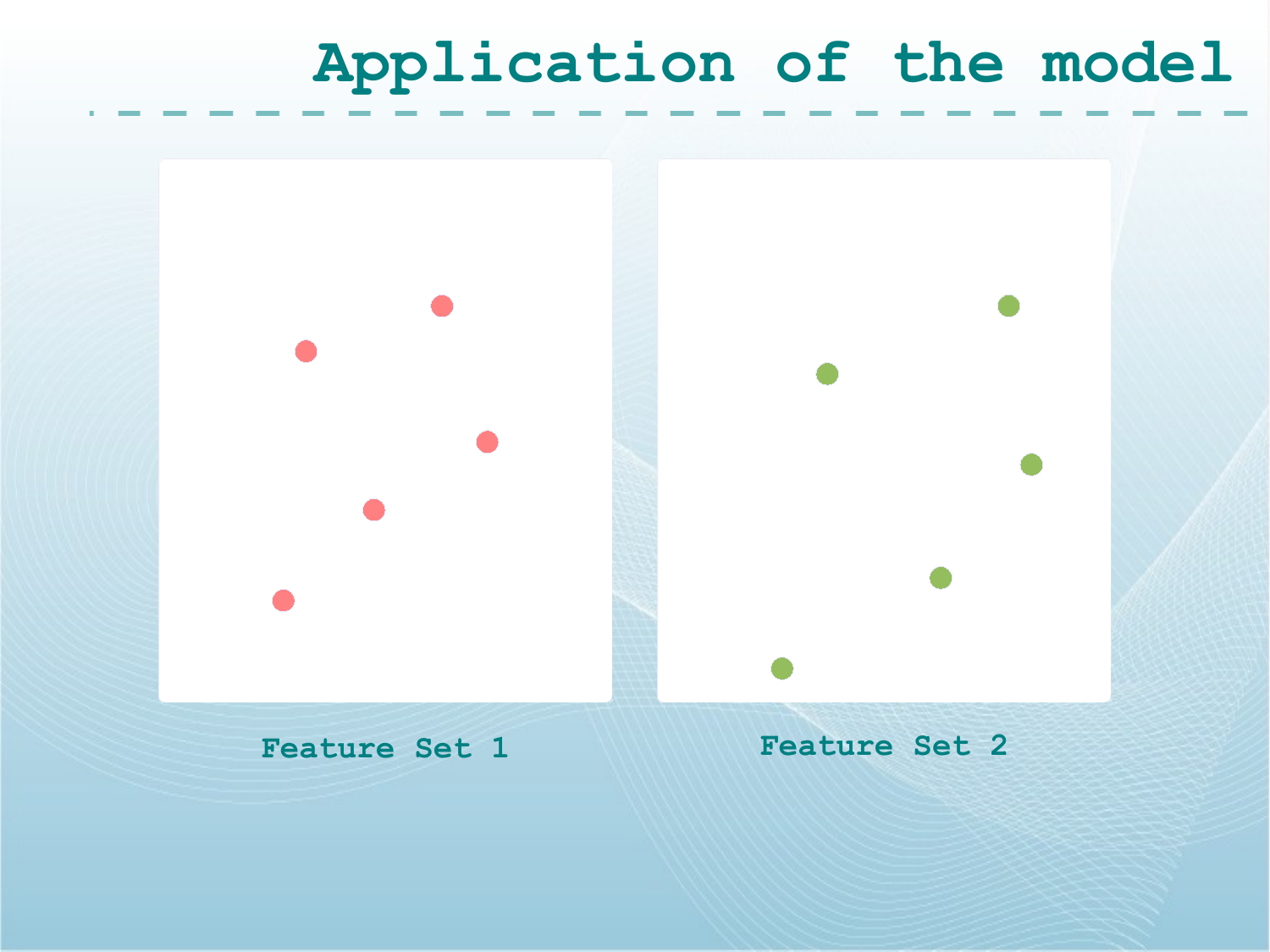

**Feature Drift Map**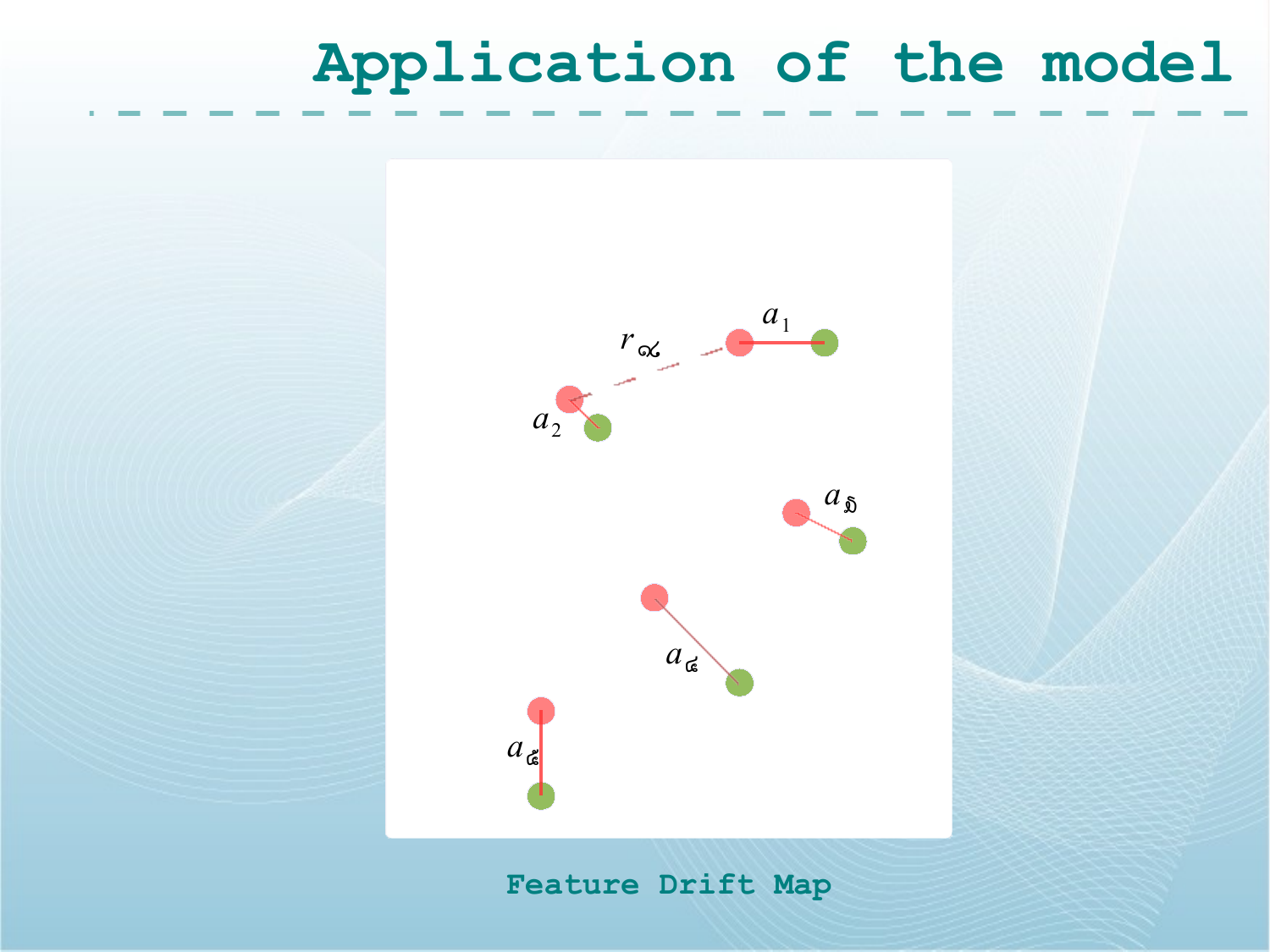**• Based on the 'electrostatic charges' analogy, a measure of incoherency between tow feature drifts is defined as:**

$$
U_{ij} = \frac{|a_i - a_j|}{r_{ij}}
$$

Feature Drift Map

 $a<sub>4</sub>$ 

 $a_2^{\dagger}$ 

 $a<sub>5</sub>$ 

 $r_{12}$ 

*a*1

*a*3

 $|a_i - a_j|$  is the magnitude of **the vector difference between two feature drifts.**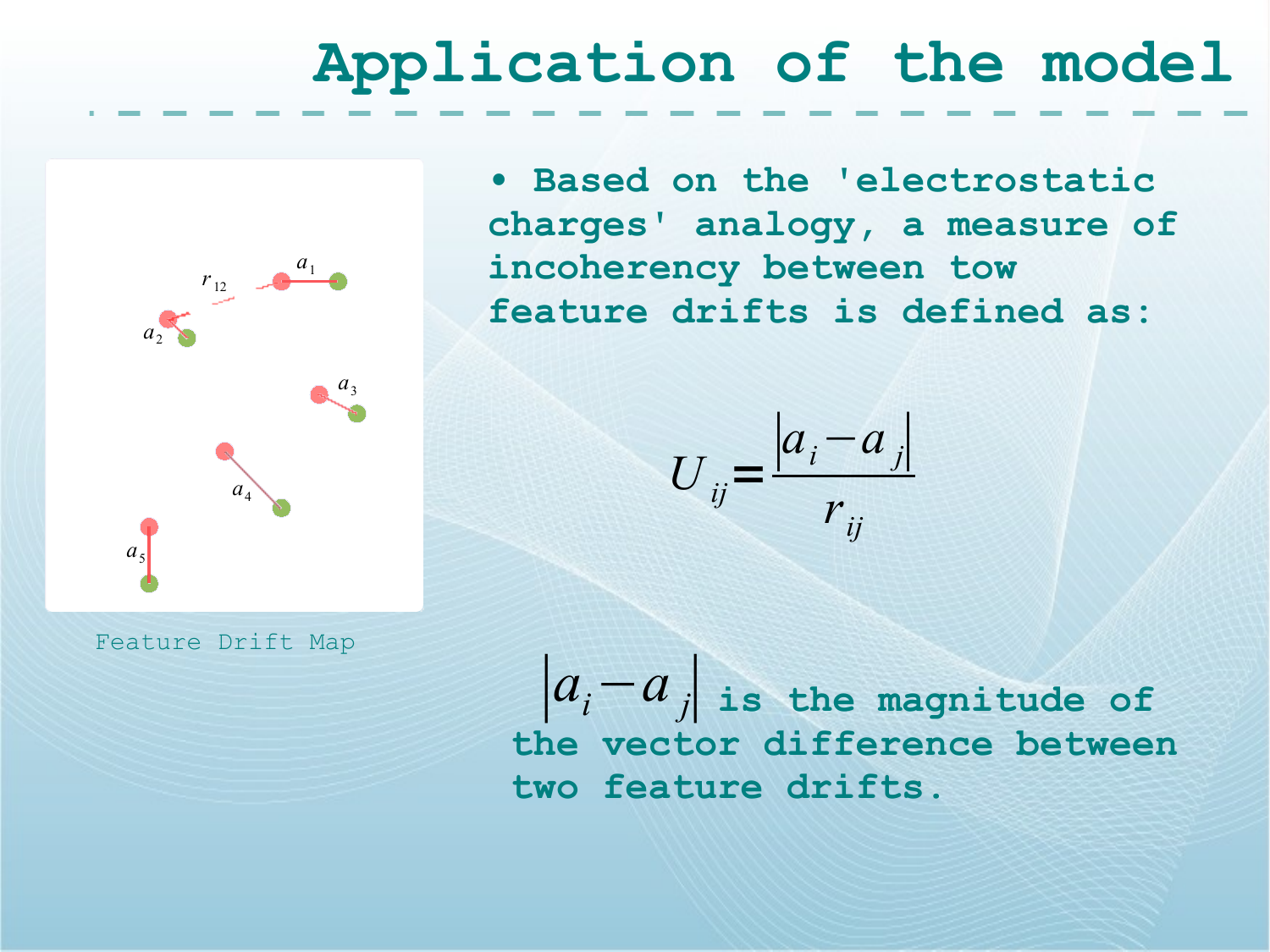

**• Following the superposition property the combined potential energy of 'K' feature drifts is calculated as:**



Feature Drift Map

**The lower this figure is, it's most probable that two images belong to the same person.**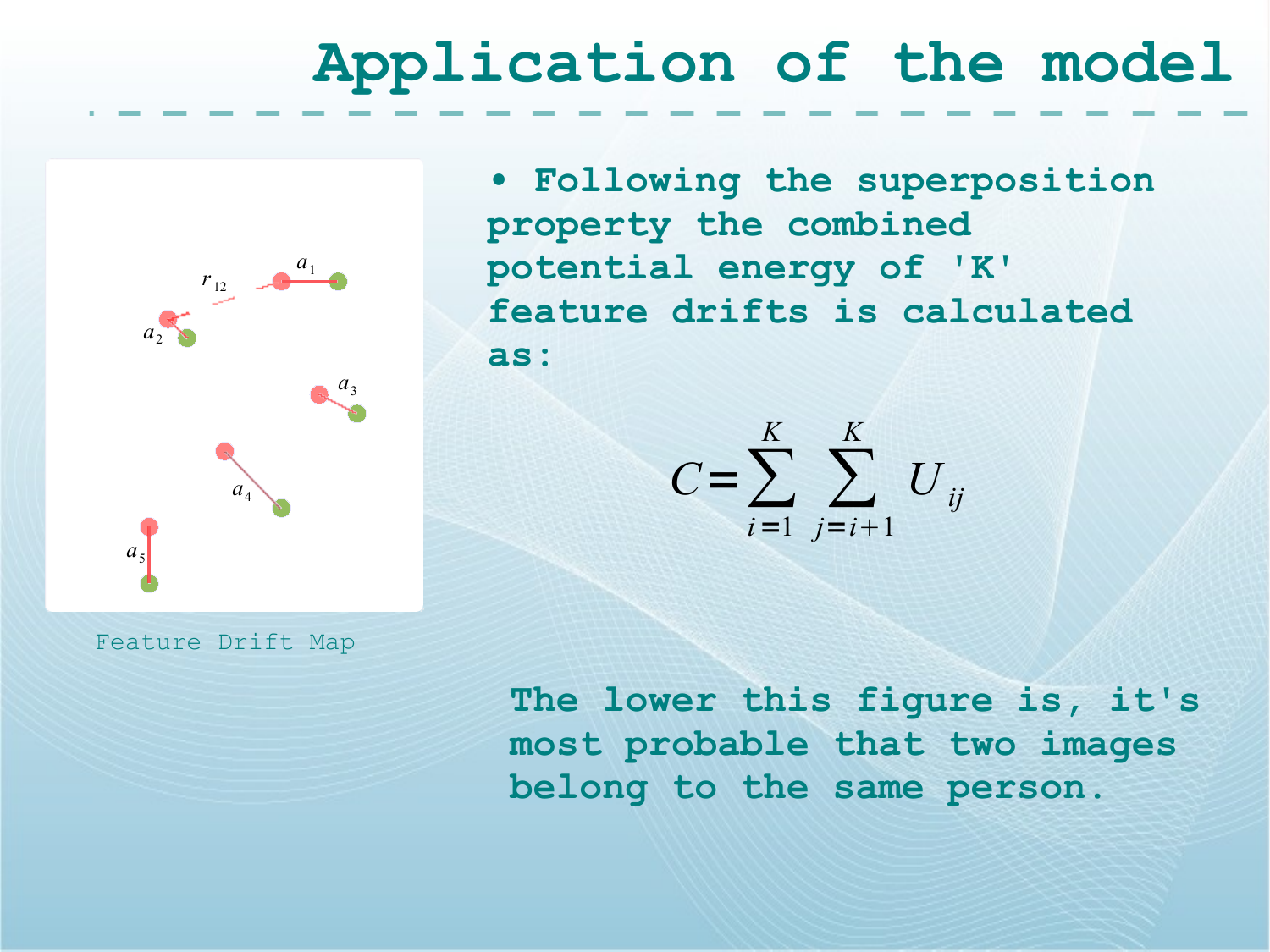# **Obtaining the feature drifts**

**• Using SIFT features**

**SIFT Features Scale-invariant feature transform**

D.G.Lowe, 'Distictive image features from scale-invariant keypoints, 2004

**• Features are extrema points in scale-space of the image**

**• Each feature is characterized by 128 dimensional vector (gradient distribution around the feature)**

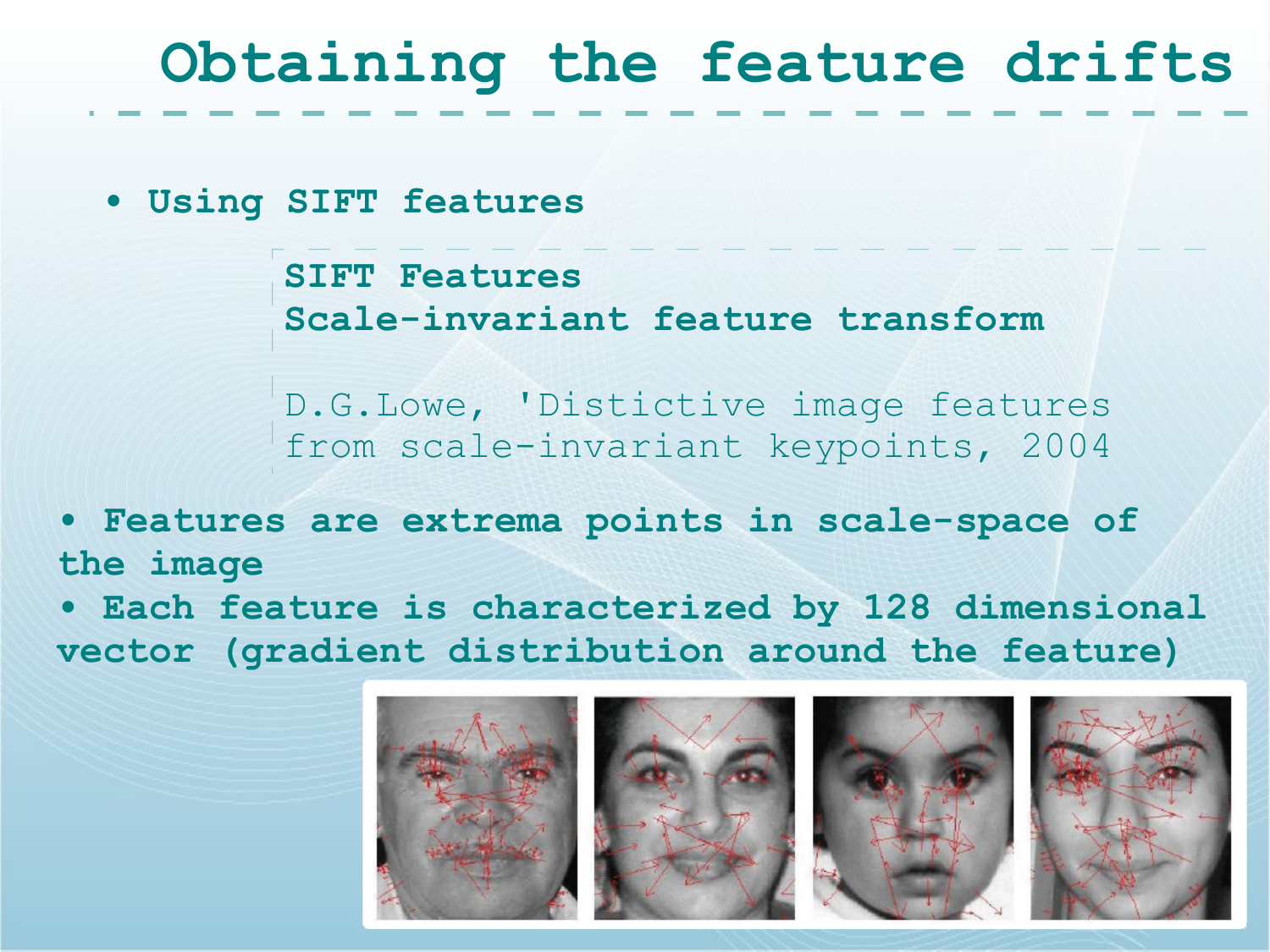# **The algorithm**



- **A private passport database is used**
- **350 pairs of images with age separation of over 9 years**
- **A ROC curve is obtained for a threshold range.**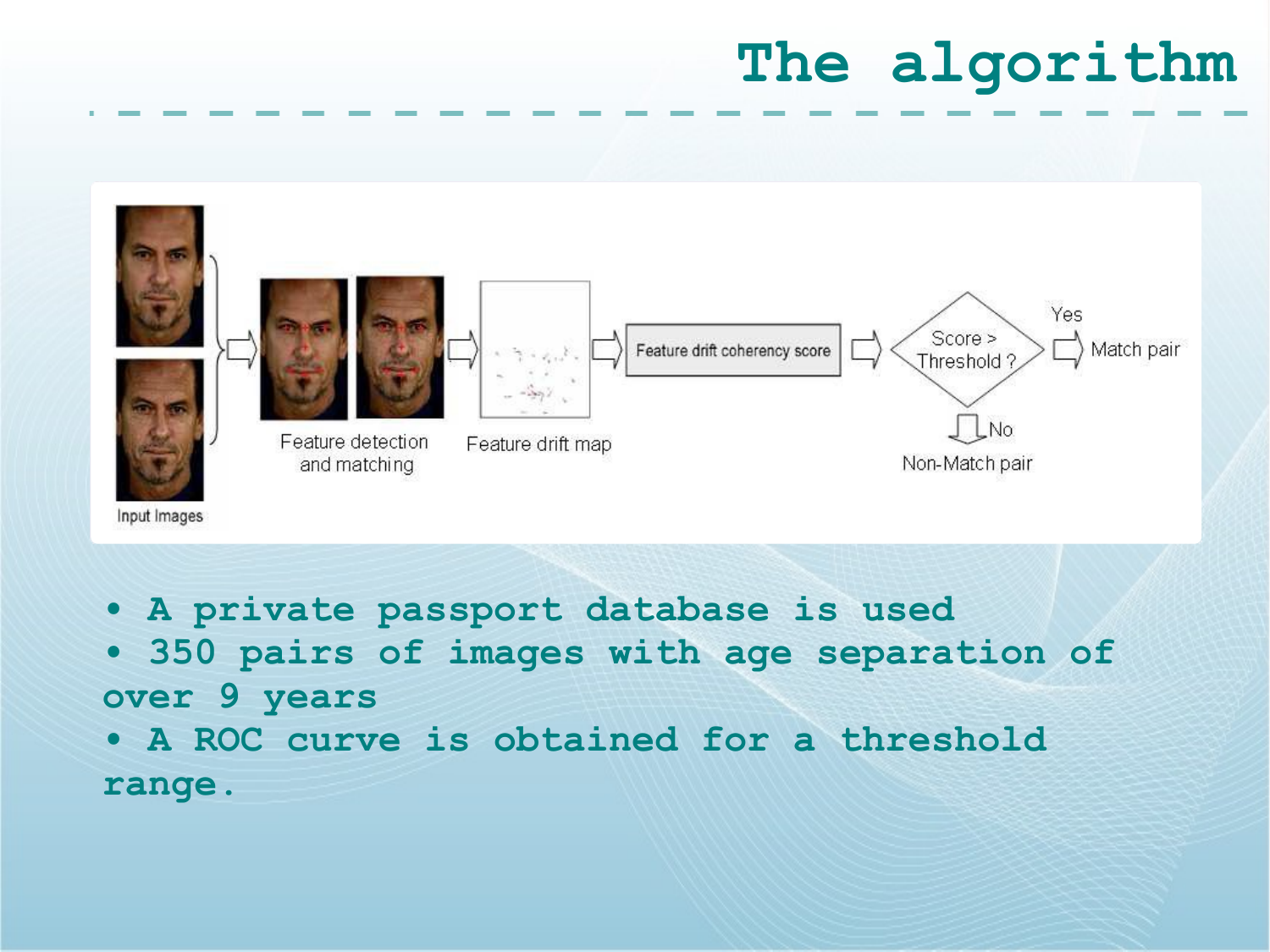# **The algorithm**

**• A private passport database is used**

**• 350 pairs of images with age separation of over 9 years**

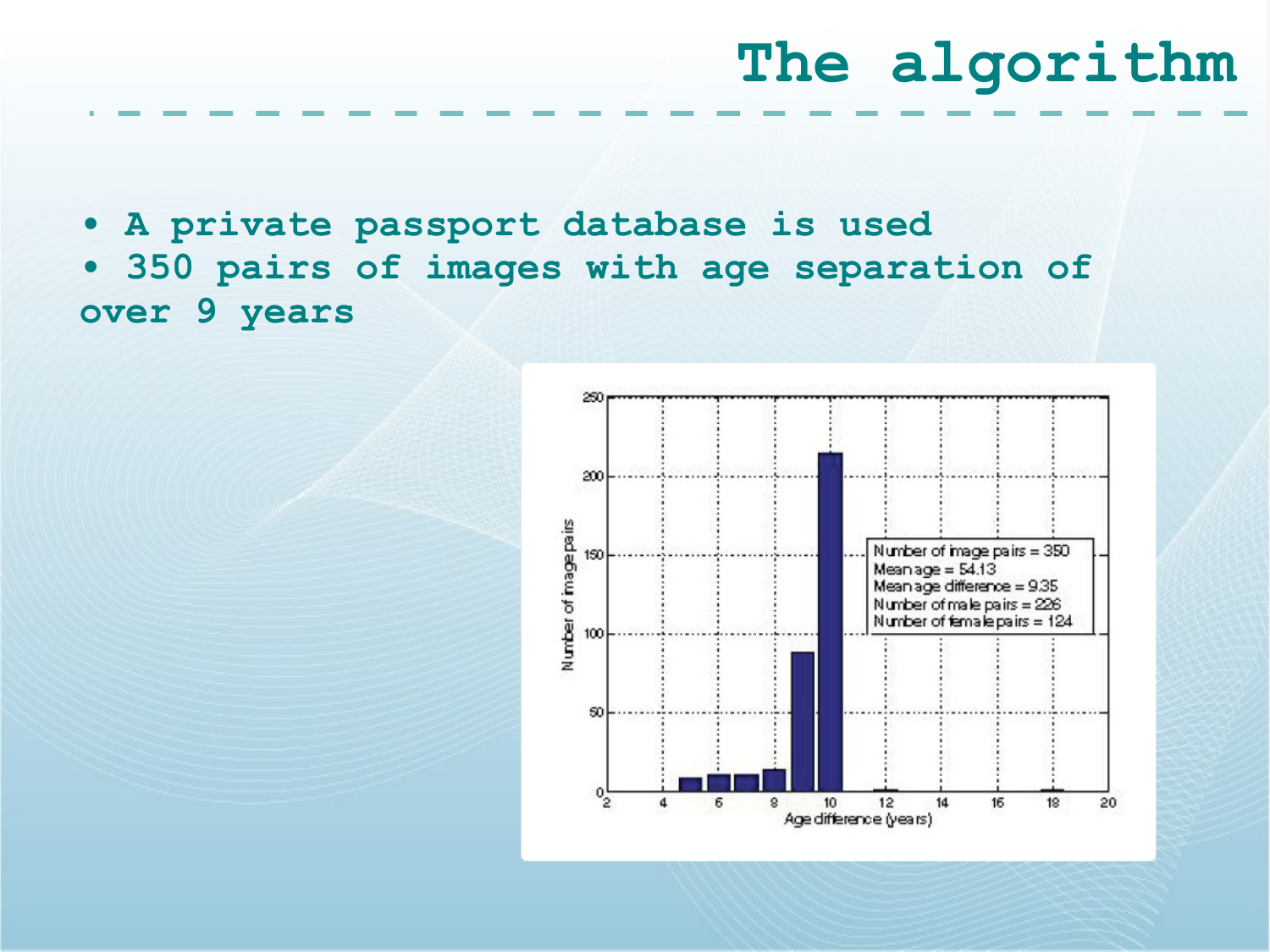# **Experiment results**

The algorithm is compared with a counterpart **'SVM+diff' algorithm**

#### **SVM+diff**

P.J.Phillips, 'Support Vector Machines applied to face recognition', 1999

**•**Uses differences of normalized images

**•**An elliptic region is cut and re-sized to 80x70

**•**Normalized to have zero mean and unit variance

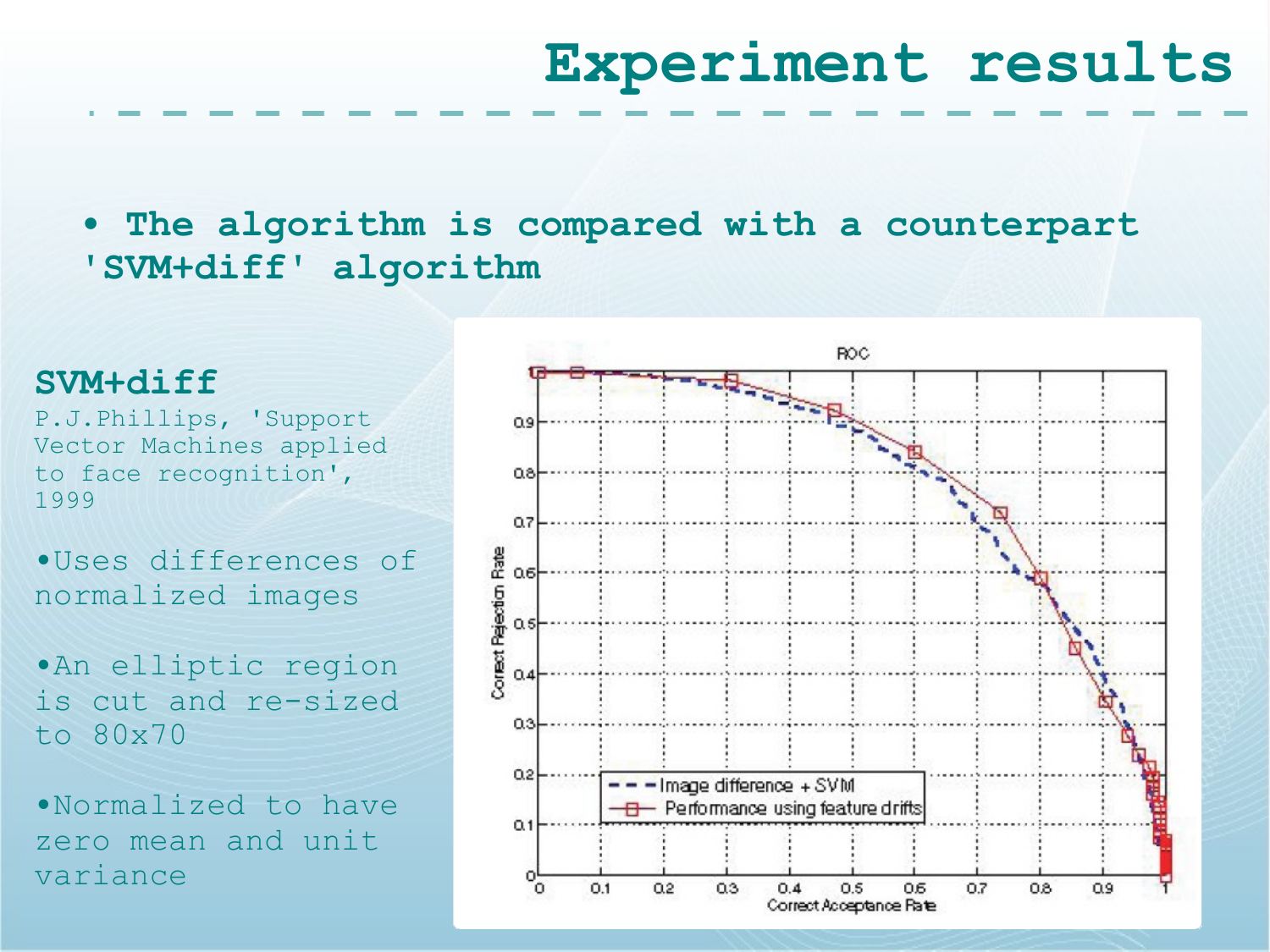#### **Experiment results ???**

**• The results for child images**

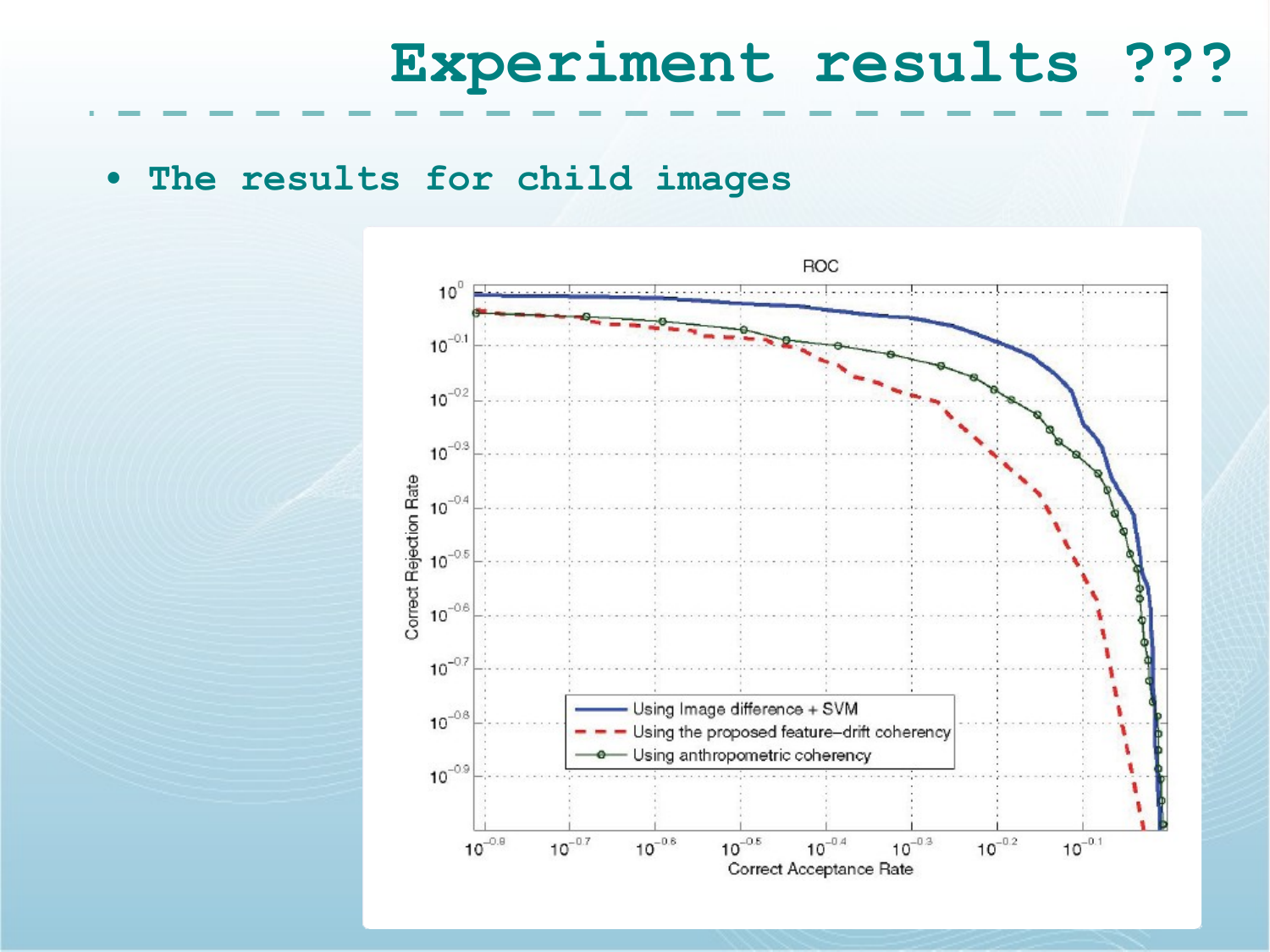#### **Experiment results**

**• Genuine and impostor incoherency score distributions in the experiment**

**• It's clear that there's a meaningful separation between these distributions.**

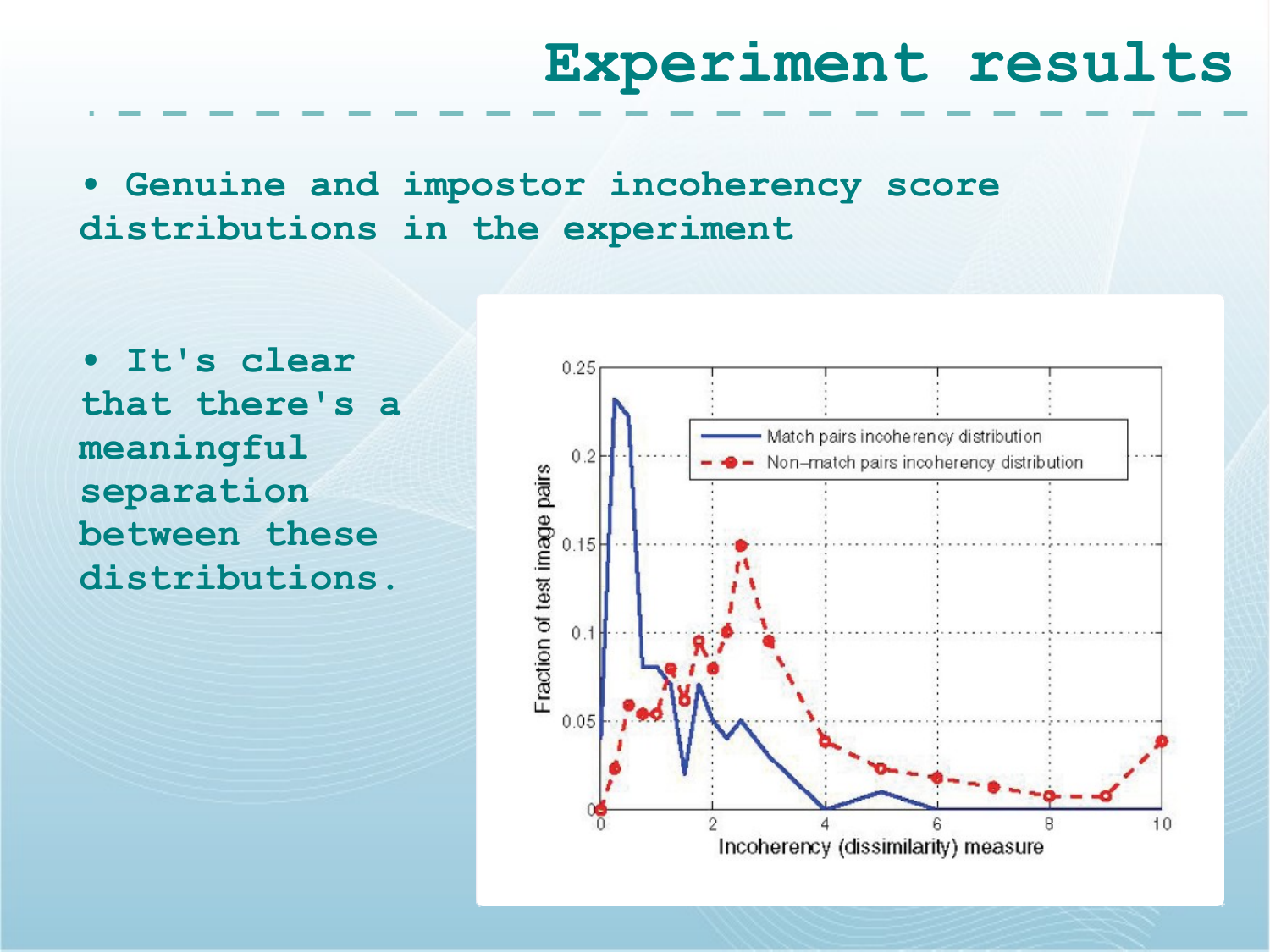#### **Discussions on results**

**• This specific algorithm proves that, nongenerative approaches hold promising ground on face recognition across ages.**

**• The algorithm does well though it's very simple and only 10 features are used.**

**• This idea may be extended in many ways either to yield better results and/or pointing to different sub-problems**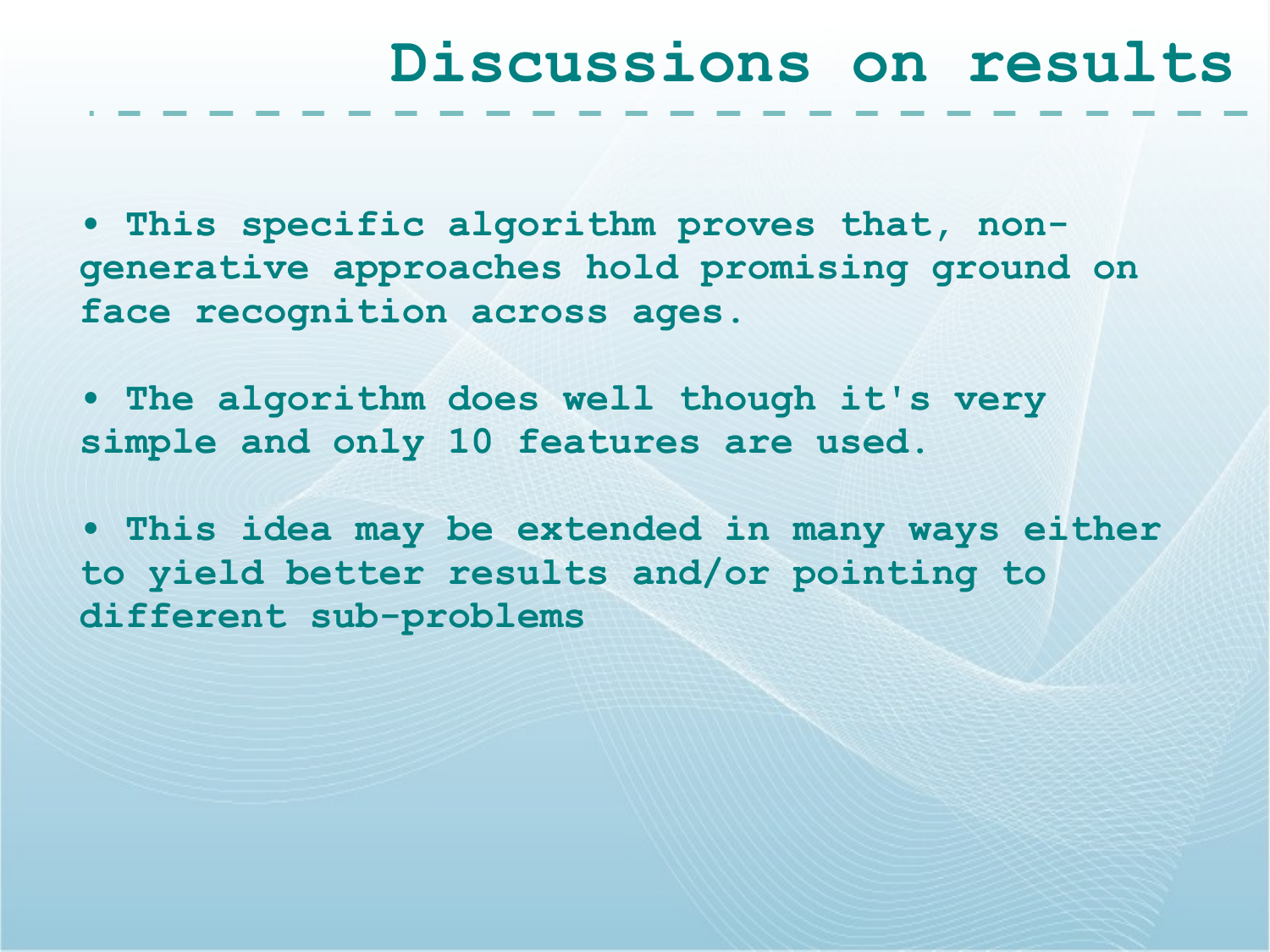#### **Conclusions & Future Work**

**• Using facial feature drifts for obtaining ageinvariant signatures on human face is a promising research area.**

**• The 'coherency measure' is on its own a fertile area to grow different ideas.**

**• Modeling the coherency due to electrostatic theory is just a solution among many possible ones.**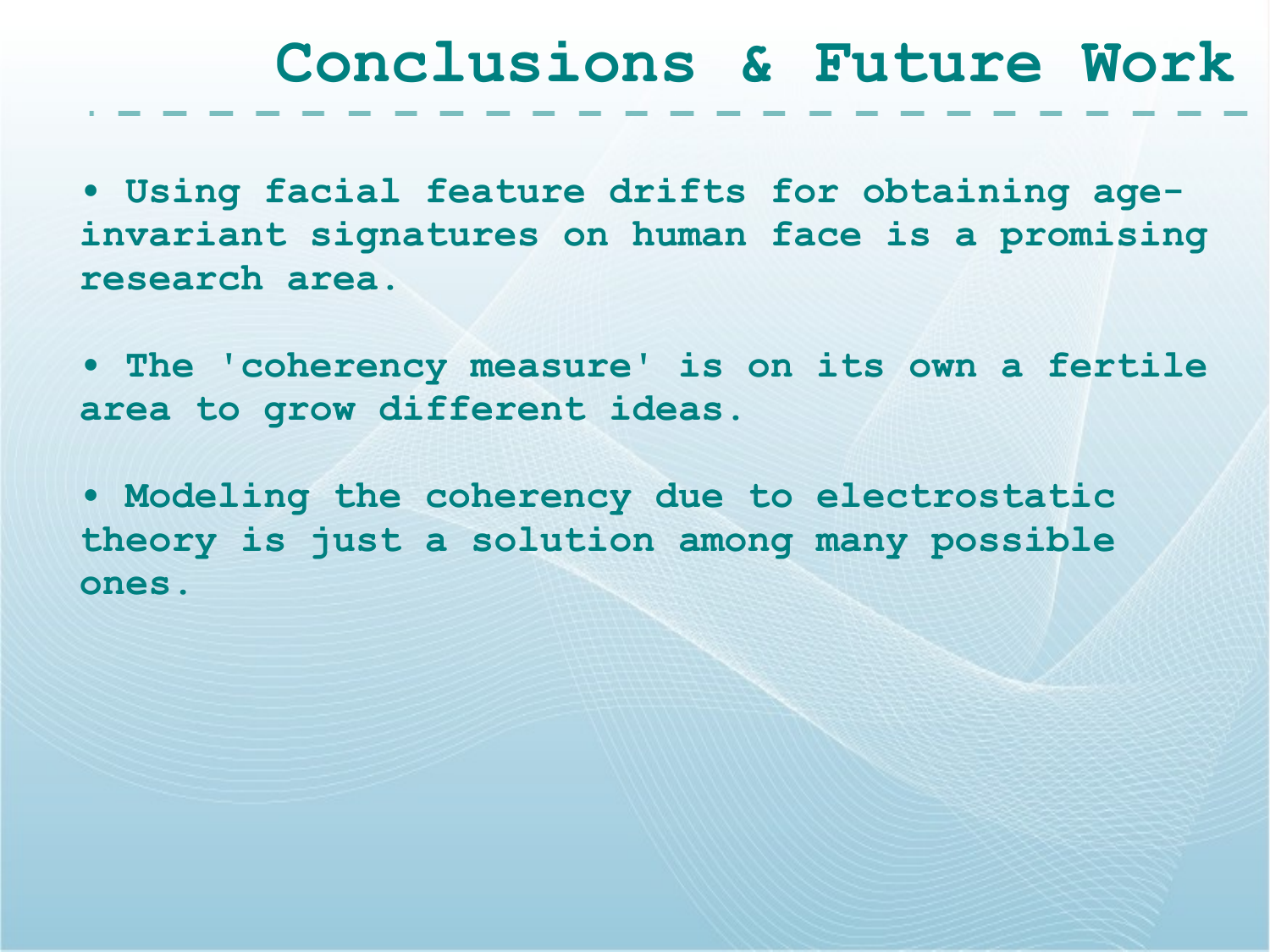**• In this research, the features proposed by SIFT algorithm is used. These are not necessarily the best age-proof features. We can try some other features and take out the most appropriate ones.**

**• In this work, all feature drifts are regarded same. It may be more appropriate to use weights for each feature.**

**• The method used for penalizing the missing features seems primitive and arbitrary. By combining a weight assigning method, we can build a more robust scheme.**

**• Use 'substitute features' for missing ones. Determining these substitute also demands a some hard work.**